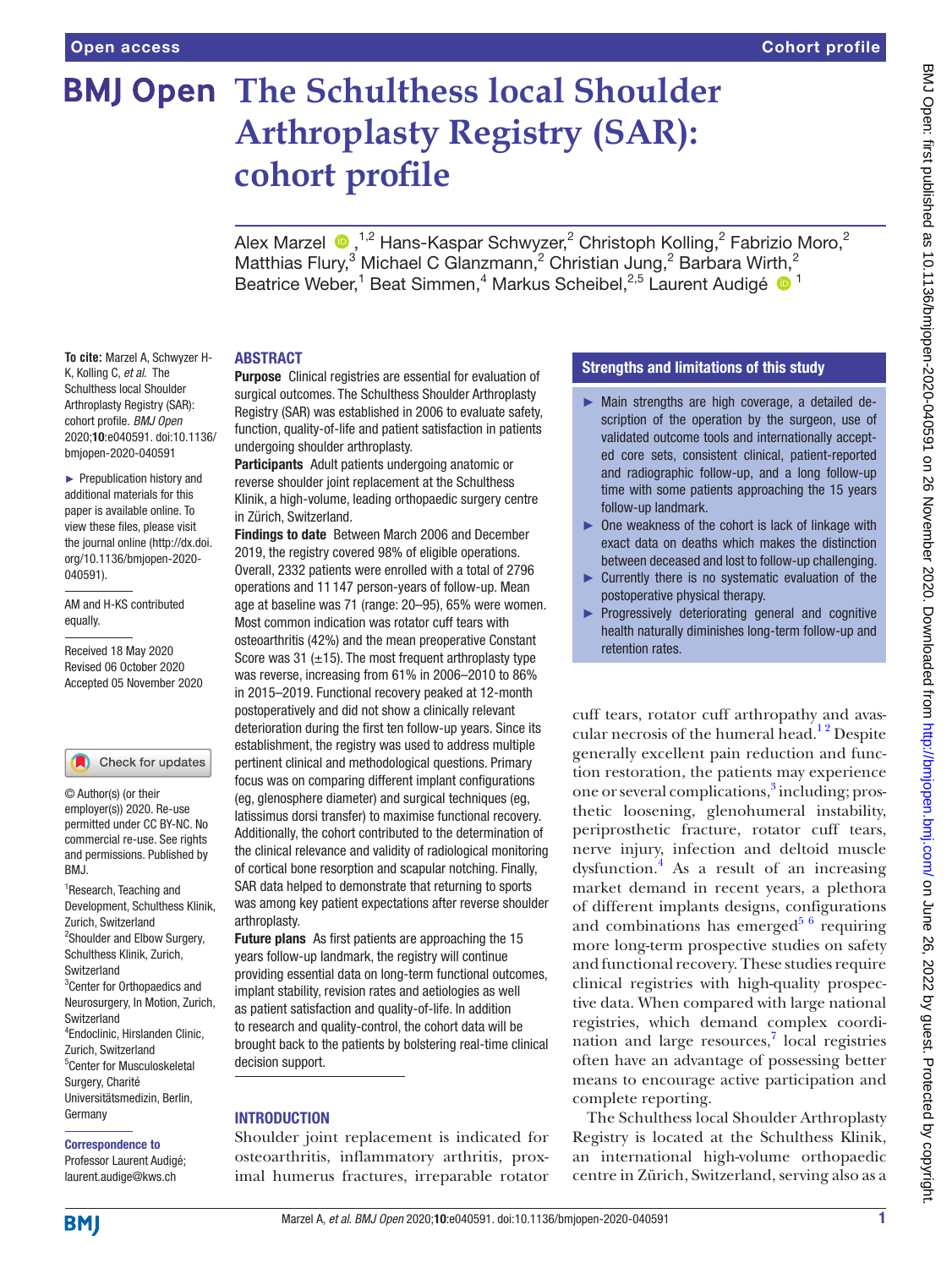## Open access

Swiss Olympic Medical Centre. The cohort was established to evaluate safety, function, quality-of-life and patient satisfaction in patients undergoing anatomic or reverse shoulder arthroplasty (RSA). The main focus was set on predictive and risk factors for functional recovery, $8-10$ device-related adverse events (AEs) and revisions as well as early screening of radiological pathologies.<sup>11</sup> Weight was also given to subjective patient-reported outcome measures.<sup>12</sup> The cohort is continuously funded by the Wilhelm Schulthess Foundation and by nested projects with industry partners. The aim of the current Cohort Profile is to describe the structure and the baseline characteristics of this registry, and to share the collected technical end epidemiological experience in establishing and maintaining a shoulder replacement registry with a high coverage and good publication output. Additionally, as most Cohort Profiles we also aim: (i) to promote standardisation across cohorts by allowing comparison between data collection procedures; (ii) to enable comparison between study populations by comparing baseline characteristics; (iii) to allow clinical papers to concentrate on hypothesis testing and minimising self-plagiarism in the Methods section; (iv) to facilitate collaborations and promote establishment of consortiums[.13](#page-7-3)

## COHORT DESCRIPTION

#### Inclusion criteria and target population coverage

A prospective cohort of adult patients undergoing anatomic or reverse shoulder joint replacement, or an implant revision, at the Schulthess Klinik, Zürich, Switzerland.

The coverage of the registry is determined by dividing the registered cases by all the eligible cases in the hospital billing system. The overall (March 2006 to December 2019) coverage was 98% (2796/2860, [figure](#page-1-0) 1). After excluding the initiation phase of the first 6months, the coverage is 99% (2765/2782). This consistently high coverage can be attributed to three factors: (i) technological solution (implemented in FileMaker Pro Advanced (V.18, Claris International, California, USA)) that flags each prosthesis implantation for the cohort staff the moment the operation is scheduled in the electronic clinical record; (ii) sufficient funding for study assistance and data management that allows close operation plan monitoring; (iii) high motivation and commitment of the surgeons for quality control and scientific activities.

#### Operation documentation and follow-up timepoints

The operation is documented in detail by the operating surgeon including the primary indication, the surgical approach, the intraoperative evaluation of the rotator cuff tendons, the used prosthesis type and configuration as well as additional surgical procedures (ie, tubercle refixation, biceps tenotomy/tenodesis, muscle transfer, metal removal, bone graft, osteosynthesis, acromio-clavicular resection, acromioplasty, tubercleplasty) and intraoperative AEs. Clinical and functional examinations, assessment



<span id="page-1-0"></span>Figure 1 Cohort inclusion flow-chart, March 2006 to December 2019. For each timepoint, data completeness is calculated as number of cases that have either available clinical examination or a filled patient questionnaire, out of all expected cases for this timepoint.

of AEs and radiology are performed at presurgery and then at 6months, 1year (optional), 2years, 5years, 10 years and 15 years [\(figure](#page-2-0) 2). After 5years, follow-up is expected to proceed in 5-years intervals until revision of the prosthesis or patient dropout from the registry for any reason including deteriorating general health and death. Prior to each clinical visit all patients receive questionnaires to assess patient reported outcomes. The questionnaires are mailed together with a prepaid return envelope. Recently, a transition to electronic questionnaires which are distributed via emails was successfully tested with a subset of willing participants.

# Assessment of shoulder function, quality-of-life and patient satisfaction

At each clinical examination the following active and passive range of motion parameters are evaluated; flexion, abduction, internal and external rotation at 90° and external rotation at 0°. In addition, the Apley scratch  $test<sup>14</sup>$  drop-arm sign, lag sign, Hornblower sign, lift-off and the Belly-Press tests are performed. $15$  Abduction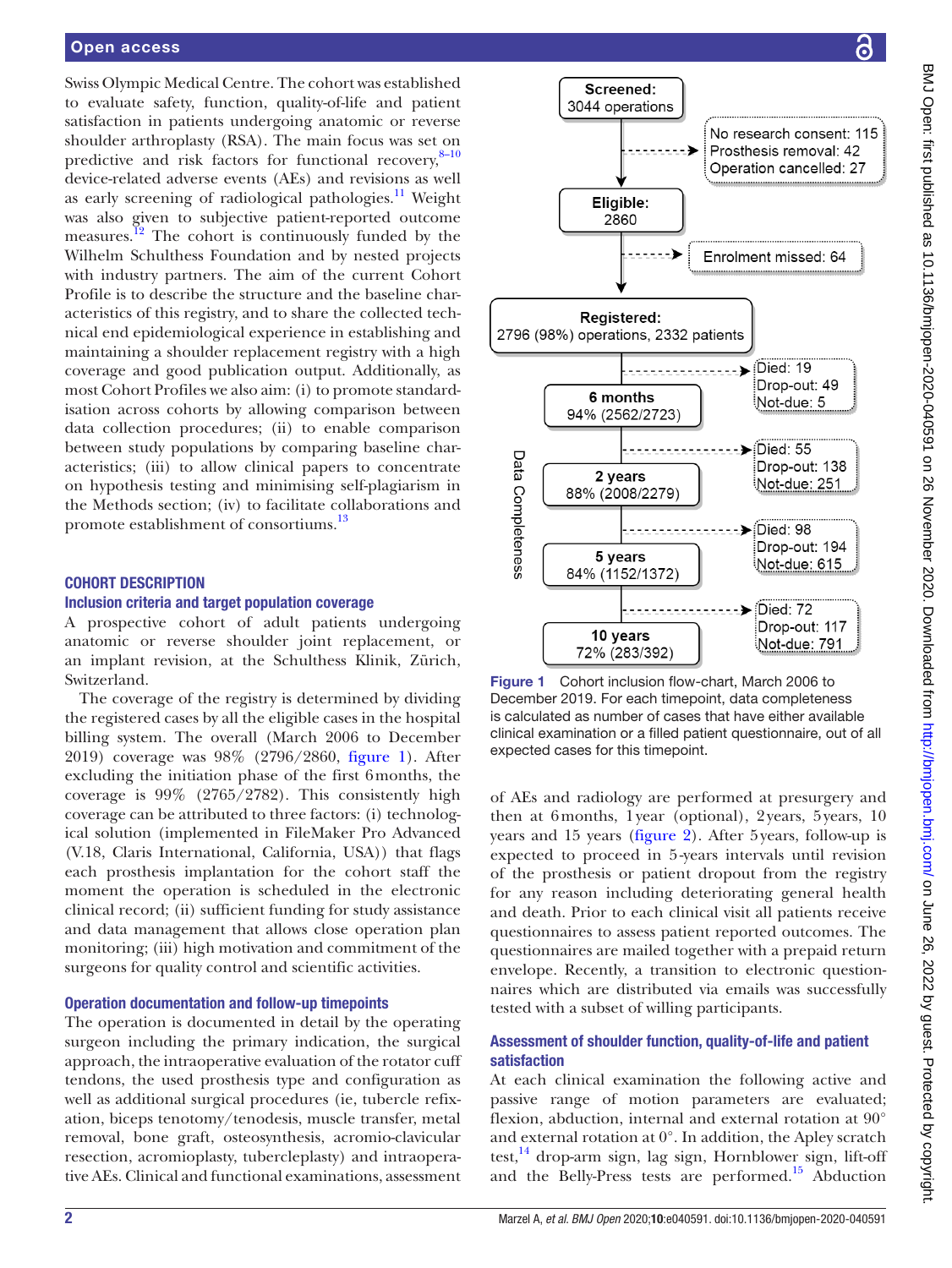

Figure 2 Documentation procedures of the Schulthess Shoulder Arthroplasty Registry.

strength of both arms is measured using a spring balance (Pesola, Schindellegi, Switzerland).

Shoulder functional outcomes are assessed with four validated instruments; the Constant Score  $(CS)$ ,  $^{1617}$  Quick Disabilities of Arm, Shoulder and Hand (QuickDASH) score, $18-20$  Shoulder Pain and Disability Index (SPADI)<sup>21</sup> and the Subjective Shoulder Value  $(SSV)$ .<sup>22</sup> Quality of life is assessed with EuroQol Visual Analogue Scale (EQ-VAS) (0=worse,  $100=best$ )<sup>[23](#page-7-10)</sup> and EuroQoL 5-dimension 5-level  $(EQ-5D-5L).^{24}$   $25$  Patients are also asked whether they would agree to undergo the same operation again and to what extent their situation changed as compared with preoperation in terms of shoulder function and qualityof-life (5-levels ranging from 'much better' to 'much worse'). Finally, the patients are asked to what extent their overall expectations of the operation were fulfilled  $(0=not at all; 10=fully).$ 

# Assessment of AEs

AEs and complications are assessed according to the published international core set of unfavourable events of shoulder arthroplasty. $26$  Timeframe of occurrence (intraoperative or postoperative), site (local or systemic), whether the event is a Serious AE, the affected tissues or physiological systems, possible relation to implant and the AE treatment and AE outcome are all documented.<sup>[27](#page-7-13)</sup> Revision operations are documented in detail<sup>28</sup> including reasons (infection, glenoid periprosthetic fracture, humeral periprosthetic fracture, dislocation/instability, glenoid component loosening, humeral component loosening, rotator-cuff problems, prosthesis failure, other reasons). Death is passively reported by the relatives and the family physician. In addition, when a follow-up time point is due, the study assistant tries to contact the patient twice by phone on two different dates. If unsuccessful, the family physician is contacted. Finally, publicly accessible sources, like obituary websites are also consulted.

# Radiographic and ultrasound monitoring

Pathological radiological changes are evaluated according to the international core set of radiological

<span id="page-2-0"></span>parameters for shoulder arthroplasty monitoring.<sup>29</sup> It is a standardised protocol for an image-based monitoring process following shoulder arthroplasty. The main evaluated parameters are: implant migration (subsidence, tilt, shift); radiolucency around the implant and implant loosening; signs of shoulder joint displacement; bone resorption and formation; wear of the implant articular surfaces; fractures around the implant; implant breakage and disassembly. Up to December 2019, tendons assessments via ultrasound was systematically performed only for anatomic implants. Starting from January 2020, ultrasound is performed for both anatomic and reverse implants.

## Data management and monitoring

Cohort data are collected using REDCap (Research Elec-tronic Data Capture) tools hosted at Schulthess Klinik.<sup>[30](#page-7-16)</sup> REDCap is a secure, web-based application designed to support data capture for research studies, providing: (i) an intuitive interface for validated data entry; (ii) audit trails for tracking data manipulation and export procedures; (iii) automated export procedures for seamless data downloads to common statistical packages; and (iv) procedures for importing data from external sources. Enrolment and routine monitoring are performed with a help of a secured designated FileMaker Pro Advanced (V.18, Claris International) database connected to the clinic information system via an SQL server. Demographic data and key operation parameters are periodically imported from the SQL server into the REDCap server. The operation form is filled online by the operating surgeon, immediately upon completion of the operation.

The cohort analytical unit of follow-up is an implant, not a person. This is necessary since one person can have bilateral implants or multiple revisions of an ipsilateral shoulder. When a revision with a component replacement takes place, an AE is documented on the old prosthesis number, which becomes a dropout, and a new registry case is opened for the new implant. Quarterly statistical monitoring and data completeness checks are performed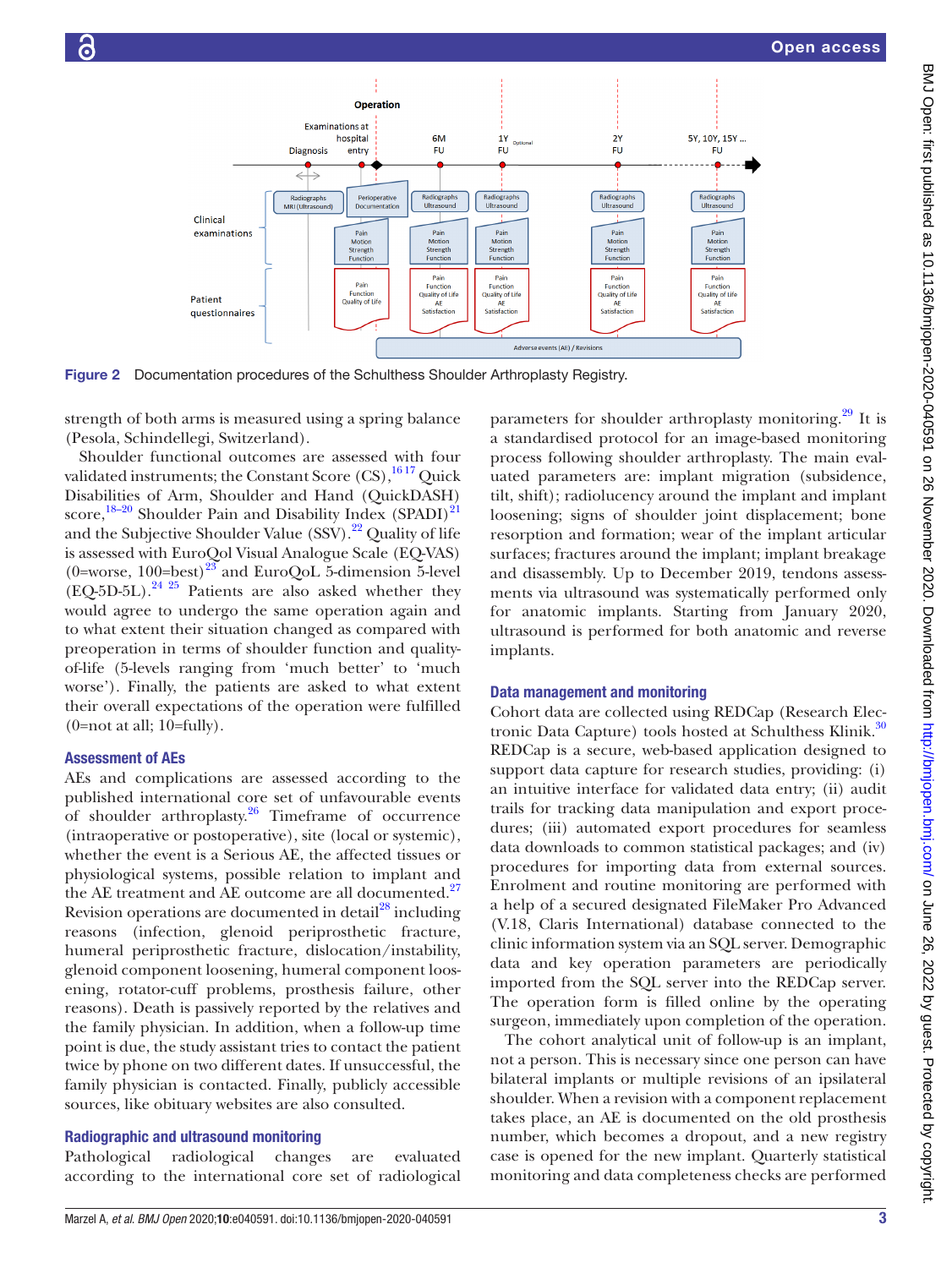with STATA (V.14) and R (V.3.6.2, R Foundation for Statistical Computing, Vienna, Austria). When possible, missing data are completed retrospectively as part of a routine quality control.

# PATIENT CHARACTERISTICS AND GENERALISABILITY

Overall, 2332 patients were enrolled with a total of 2796 operations and 11147 person-years. Mean age at baseline was 71 (range: 20–95), 65% were women and 46% had a severe systemic disease (ASA class 3), [table](#page-3-0) 1. Mean CS, SPADI and SSV at baseline were 31, 36 and 40, respectively. Mean preoperative pain was  $5.8$  ( $\pm 2.6$ , scale (0=nopain, 10=maximum pain)) and mean QuickDASH score was 53 (±18.2). The most common indication was rotator cuff tears with osteoarthritis (42%), followed by primary osteoarthritis (23%). The most frequent arthroplasty type was reverse, increasing from 61% in 2006–2010 to 86% in 2015–2019 (Fisher's exact p<0.001, [figure](#page-4-0) 3). The most frequent prosthesis has changed over time from Lima Reverse in 2006 to Univers Revers in 2019 ([figure](#page-5-0) 4). Fourteen per cent of the patients received a bilateral implant during the follow-up. Overall, 19 different surgeons contributed to the study along the years. This fact combined with a large range of operation indications ([table](#page-3-0) 1) including both chronic conditions (eg, cuff tear arthropathy) and trauma (fractures) as well as the wide range of used implants, all speak for the generalisability of our cohort.

## Functional outcomes over time

Both for reverse and anatomic implants the peak of recovery as measured by CS and SPADI is reached within the first 12 months postoperatively [\(figure](#page-5-1) 5). The result then remains relatively stable over the first 10 years without a clinically significant functional deterioration.

## Dropouts, data completeness and revision rates

The overall dropout (death, lost to follow-up and noncompliance but excluding revisions) rate was 0.052 per implant and year, corresponding to a dropout percentage of 23% at 5 years and 41% at 10 years, which is expected in a population of older adults with a high comorbidity burden. Considering the mean age of 71 at baseline, this 10 years dropout rate is in line with the reported for  $\text{hip}^{31}$  $\text{hip}^{31}$  $\text{hip}^{31}$ and knee $32$  arthroplasty, and with the Swiss healthy life years at age 65 of 10 years. $33$  This is substantiated by a higher prevalence of severe comorbidities (ASA class 3 and 4) among the dropouts in comparison to remaining participants (60% vs 45%, Fisher's exact p<0.001). For the latter, data completeness was higher for short-term follow-up timepoints and decreased at later timepoints, with 94% having a documented follow-up (either physical examination or a filled questionnaire) at 6 months, 88% at 2years, 84% at 5years and 72% at 10 years follow-up. The overall pooled revision rate was 0.0156 per implant and year, corresponding to 14% revisions 10 years postimplantation, which is in line with other studies. $34$ 

<span id="page-3-0"></span>Table 1 Demographic and clinical characteristics of cohort participants at first operation

|                                                               | N(%)        | Mean (SD)   |
|---------------------------------------------------------------|-------------|-------------|
| Age                                                           | 2332        | 71 (10.3)   |
| Age category                                                  |             |             |
| ≤60                                                           | 311 (13.3)  |             |
| $61 - 70$                                                     | 610 (26.2)  |             |
| >70                                                           | 1411 (60.5) |             |
| Gender                                                        |             |             |
| Women                                                         | 1526 (65.4) |             |
| Men                                                           | 806 (34.6)  |             |
| Insurance class                                               |             |             |
| General                                                       | 929 (39.8)  |             |
| Semi-private                                                  | 725 (31.1)  |             |
| Private                                                       | 678 (29.1)  |             |
| Smoking                                                       |             |             |
| No                                                            | 1861 (88.8) |             |
| Yes                                                           | 234 (11.2)  |             |
| <b>BMI</b>                                                    | 959         | 27.2(9.1)   |
| ASA physical status classification system                     |             |             |
| I. Healthy patient                                            | 102(4.4)    |             |
| II. Mild systemic disease                                     | 1127 (48.4) |             |
| III. Severe systemic disease                                  | 1075 (46.2) |             |
| IV. Severe systemic disease<br>that is a constant threat to   | 23(1)       |             |
| life                                                          |             |             |
| Admission type                                                |             |             |
| <b>Illness</b>                                                | 1683 (72.2) |             |
| Accident                                                      | 649 (27.8)  |             |
| Primary indication                                            |             |             |
| Rotator cuff tears without<br>osteoarthritis                  | 157 (6.7)   |             |
| Rotator cuff tears with<br>osteoarthritis                     | 981 (42.1)  |             |
| Rheumatoid arthritis                                          | 72 (3.1)    |             |
| Prosthesis replacement                                        | 148 (6.4)   |             |
| Fresh fracture                                                | 43 (1.8)    |             |
| Post-traumatic (after<br>fracture)                            | 232 (10)    |             |
| Primary osteoarthritis                                        | 533 (22.9)  |             |
| Humeral head necrosis                                         | 47(2)       |             |
| Other secondary<br>osteoarthritis (instability,<br>infection) | 116(5)      |             |
| Preoperative pain (0-10)                                      | 2231        | 5.8(2.6)    |
| <b>Constant Score</b>                                         | 2150        | 31.3 (14.7) |
| <b>SPADI</b>                                                  | 2143        | 36.5 (19.8) |
| QuickDASH                                                     | 2140        | 52.6 (18.2) |
| Subjective Shoulder Value*                                    | 905         | 40.1 (20.8) |
| Abduction                                                     | 2280        | 66.7 (31.3) |
|                                                               |             | Continued   |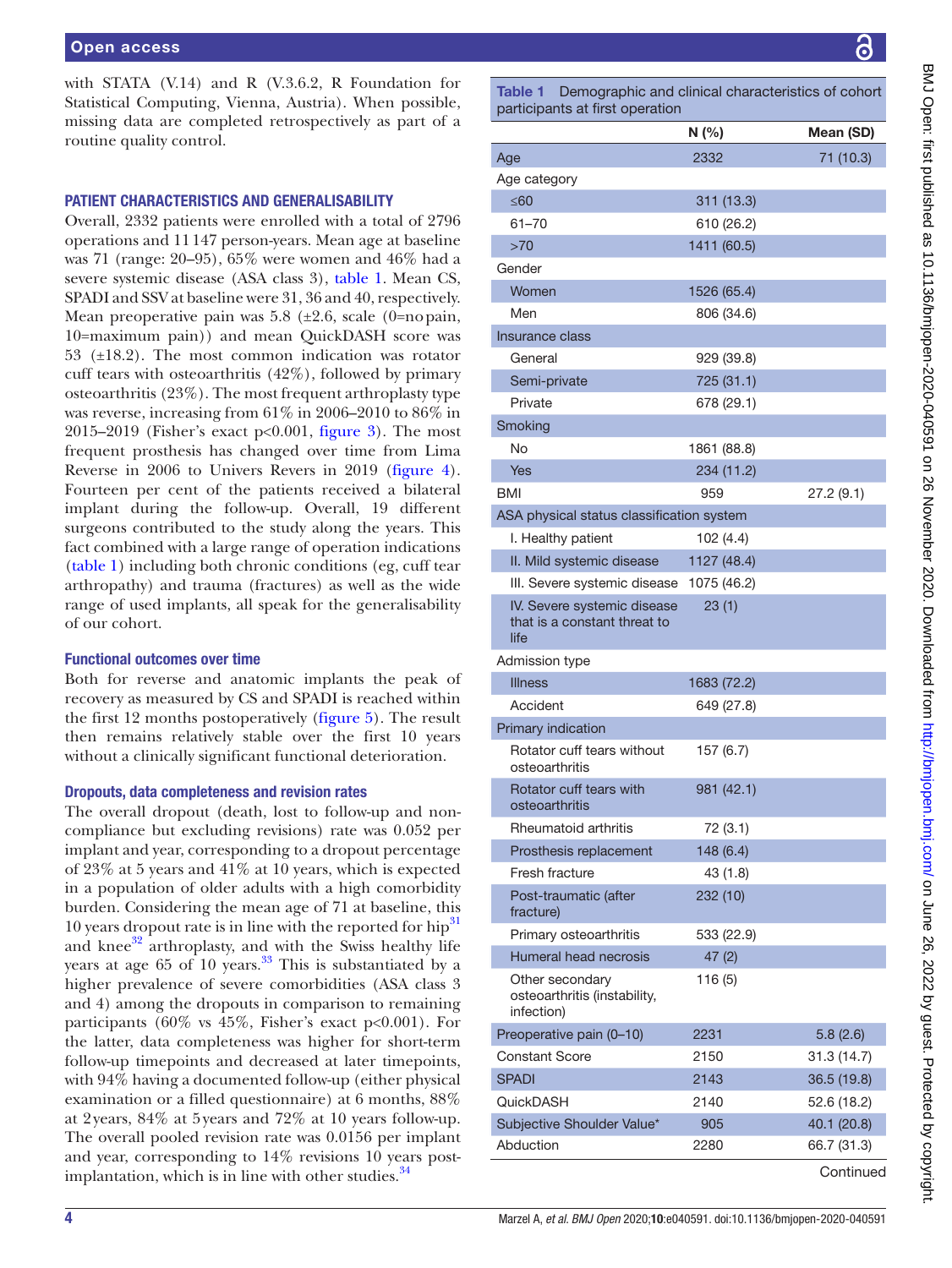| <b>Table 1</b> Continued                   |      |             |
|--------------------------------------------|------|-------------|
|                                            | N(%) | Mean (SD)   |
| Flexion                                    | 2280 | 77.6 (36.4) |
| Abduction strength, affected<br>arm (kg)   | 2271 | 0.7(1.7)    |
| Abduction strength,<br>unaffected arm (kg) | 2100 | 4.8(3.5)    |
| EQ-VAS*                                    | 956  | 68.3 (17.6) |

Active ranges of motion are presented.

\*Parameter introduced in 2014. For Constant Score, SPADI and SSV higher values represent better outcome for QuickDash lower values are better.

BMI, body mass index; EQ-VAS, EuroQol Visual Analogue Scale; QuickDASH, Quick Disabilities of Arm, Shoulder and Hand; SPADI, Shoulder Pain and Disability Index.

#### FINDINGS TO DATE

Since its establishment the registry was used to address several pertinent clinical and methodological questions. The large number of participants and detailed surgery documentation allowed comparison of different surgical approaches. Audigé *et al* outlined the expected course of postoperative shoulder pain and function in patients with anatomical or RSA following different humerus fracture sequelae, to demonstrate that both operations lead to sustained clinical improvements.<sup>[8](#page-7-0)</sup> On the other hand, Glanzmann *et al* showed no difference in postoperative radiological and functional outcomes 2years postoperation, between patients undergoing resurfacing total shoulder arthroplasty (TSA) as compared with those treated with a stemmed TSA.<sup>[35](#page-7-21)</sup> Although the resurfacing procedure had a significantly shorter surgery time, with the availability of new TSA implants it became obsolete.

The effect of different implant configurations on postoperative functional outcomes was also examined in the registry. Using the SAR data, it was demonstrated that an increase in glenosphere diameter leads to a clinically moderate but significant increase in external rotation in adduction and abduction strength at midterm follow-up.  $^{36}$  $^{36}$  $^{36}$ Furthermore, recently, the registry played a pivotal role in an international collaboration that determined the shortterm safety of the Univers Revers prosthesis.<sup>37</sup>



<span id="page-4-0"></span>Figure 3 Annual percentages of reverse and other implants in the Schulthess Shoulder Arthroplasty Registry.

Patients undergoing RSA often maintain a deficit in external rotation which can limit activities of daily living. It was previously suggested that complementing the RSA with Latissimus dorsi muscle transfer can improve this external rotation deficit. Flury *et al* used SAR data to demonstrate that this additional procedure indeed reduced external rotation deficit, although this came at the cost of internal rotation and was accompanied by extended operation time and potentially increased complication risk. $38$ 

Prospective radiological assessment is an important part of postoperative implant monitoring. However, the clinical applicability of some radiological findings remains to be proven. The SAR was used to assess the timing and location of cortical bone resorption after TSA with an uncemented rectangular stem to investigate its effect on shoulder function up to 5years after implantation. $11$  This study showed that there was no significant negative effect of bone resorption radiological finding on functional outcome 5years after surgery. On the methodological side, the registry X-ray collection also helped to demonstrate the poor reliability of scapular notching grading based on the Sirveaux classification system using anteroposterior radiographs, hence emphasising the need in consensus among several assessors to increase reli-ability in research and clinical settings.<sup>[39](#page-7-25)</sup>

An increasing number of patients undergo RSA on both shoulders because symptomatic rotator cuff tears are often bilateral. This bilateral RSA is still controversial because of potential rotational deficits potentially impairing activities of daily living, personal hygiene in particular. Wirth *et al* assessed achievement of insufficient internal rotation and associated factors in bilateral RSA patients in the SAR.<sup>14</sup> They showed that at 2years postoperation, only 5% of patients had insufficient internal rotation on both sides.

In addition to range of motion, another important aspect of successful rehabilitation is return to sports. Kolling *et al* administrated an additional questionnaire to 305 SAR patients to examine return to sports after RSA to show that 77% returned to preoperation sports activity, most with a moderate level of intensity.<sup>9</sup> This study also demonstrated that returning to sports was among key patient expectations after RSA.

Finally, like any surgical procedure, RSA can also fail or may require revision surgery or a reintervention without a component change. $40$  The optimal treatment of a failed RSA remains unclear. Glanzmann *et al* evaluated conversion to hemiarthroplasty as a salvage procedure for failed RSA to demonstrate an overall suboptimal pain relief and poor functional outcome emphasising the need for better options.<sup>41</sup>

#### Quality control

Alongside with academic research activities, the cohort is also routinely used for internal quality control purposes. The primary focus is set on detecting and sorting out implants with unexpectedly high early failure rate, remaining with the best implants for our patient population. Additionally, questions about postoperative patient satisfaction help us better understand the needs of the patients and to manage expectations.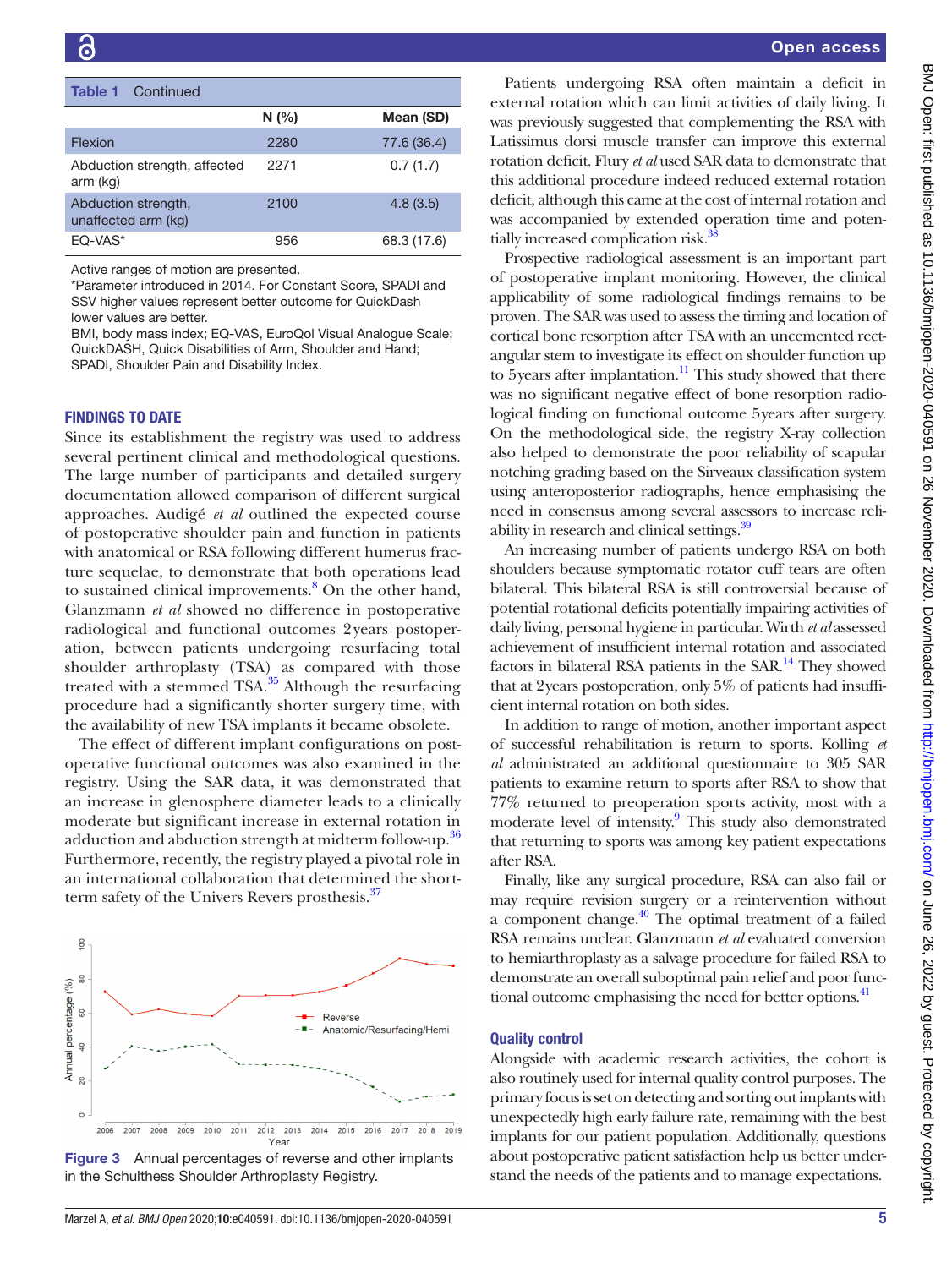

Figure 4 Annual number of total registered operations by implant brand.

#### STRENGTHS AND LIMITATIONS

Among the main strengths of the cohort are high coverage, a detailed description of the operation by the surgeon, use of validated outcome tools and internationally accepted core sets, consistent clinical, patient-reported and radiographic follow-up, and a relatively long follow-up time with some patients approaching the 15years follow-up landmark. One weakness of the cohort is lack of linkage with exact data on deaths which makes the distinction between deceased and lost to follow-up sometimes challenging. In addition, currently there is no systematic evaluation of the postoperative physical therapy. A general challenge stems from the fact that more than 60% of cohort participants are older than 70years old. The progressively deteriorating general and cognitive health naturally diminishes long-term follow-up and retention rates. However, this challenge is shared by all geriatric cohorts. Over the years we learnt that patients who are unable to travel for a



<span id="page-5-1"></span>Figure 5 Changes in Shoulder Pain and Disability Index (SPADI) and the Constant Score (CS) over time by implant type.

<span id="page-5-0"></span>clinical visit will often agree to remain in the cohort and only complete the questionnaires, still providing useful information on patient-reported outcomes. Finally, the optimal and most clinically relevant and cost-effective follow-up schedule is not carved in stone. Since the primary focus of the cohort is on long-term outcome trajectories, our experience showed that the 12-month physical examination has limited clinical relevance for the registry. As a result, since November 2019 it was no longer required for a systematic registry documentation, but became optional, as per discretion of the treating surgeon.

# FUTURE PLANS

A major long-term goal is development of a data representation system that will support real-time clinical decisions based on the registry data. With this system, the expected pain reduction, rate of functional recovery and expected complication rates can be presented to the patient before the operation to support treatment decisions and manage expectations. According to our early prototype, cohort data are continuously downloaded from the REDCap server within short intervals. After processing and quality control with custom STATA scripts the most important scores are calculated. Data are then uploaded into a Power BI (Microsoft, USA) server which is available for the clinicians within the electronic medical record system [\(figure](#page-6-5) 6). For patients that are considering the operation, the median trajectories can be shown to manage expectation and to help the patient to better understand the expected improvement and to make an informed risk-benefit decision. For already operated patients, the individual recovery curve can be compared with the median of the cohort (for the same implant, age group and gender). This will allow the patient an objective benchmark against which the individual treatment result can be compared and if necessary additional treatment steps can be agreed on.

Another central aim of the cohort is to leverage the data for a cost-effectiveness analysis of TSA. On the data collection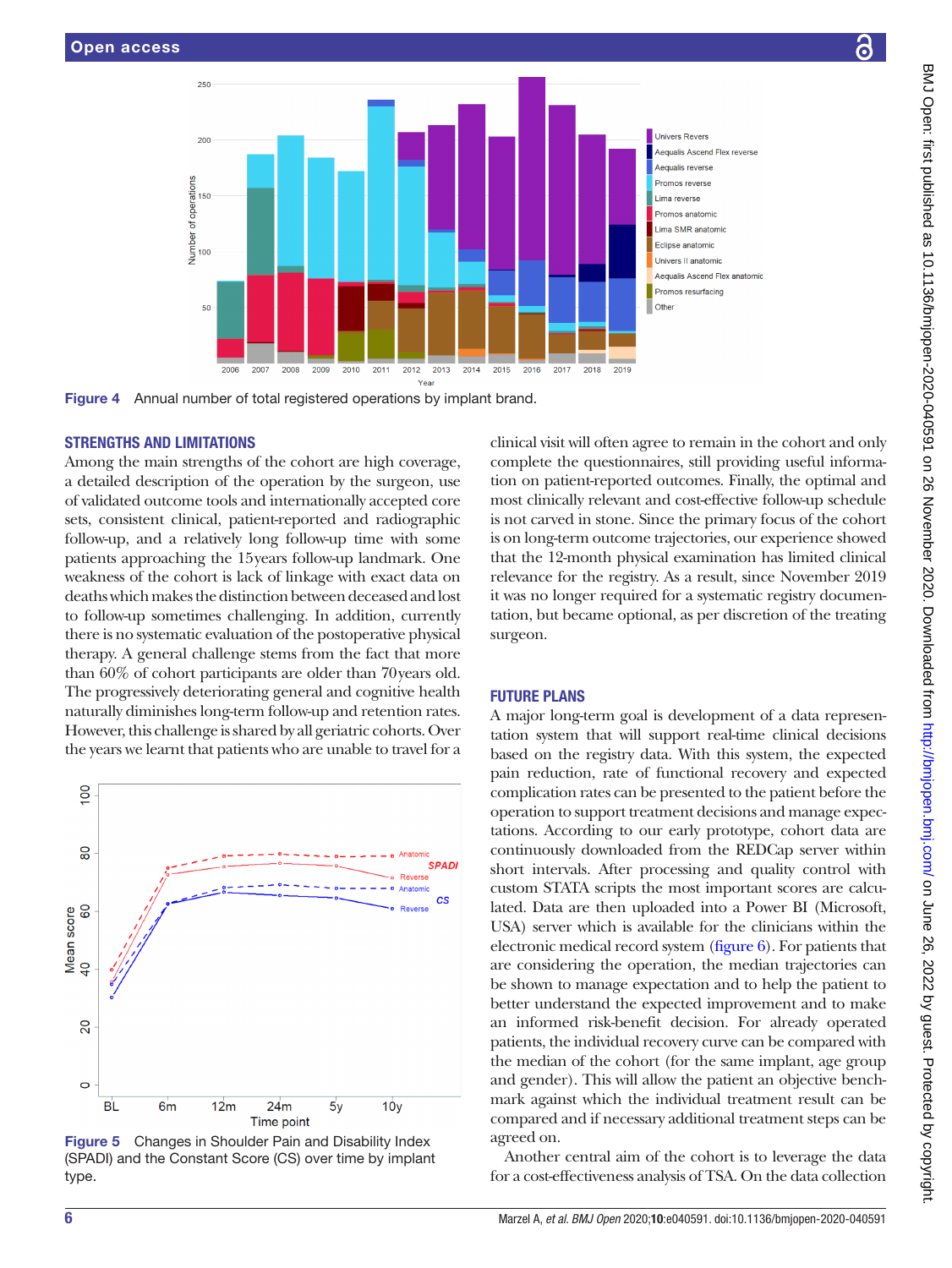

Figure 6 Screenshot from a prototype of the clinical expert system based on the Schulthess Shoulder Arthroplasty Registry cohort. Data from a single cohort participant is depicted with red triangles ('patient value').

front, the registry is in a transition phase toward an increased digitalisation. An option for receiving patient questionnaires via email is already available. However, implementation will depend on the technological literacy of each participant and complete abandonment of paper forms is currently unrealistic. Clinical examinations forms, which are currently collected on paper are planned to be entered directly into REDCap, although this will require an organisational solution that will reduce the already high documentation burden on the physicians.

Finally, the SAR is also expected to play a central role in the expansion of the Swiss Implant Register (SIRIS)—currently limited to knee, hip and spine—to shoulder arthroplasty implants as well. This will include contribution of data to periodic reports.

# PATIENT AND PUBLIC INVOLVEMENT

Subjective patient satisfaction is a primary outcome in the cohort and is being assessed in periodic questionnaires. In addition to questionnaires, patient representative group is planned to be formed that will help the research teams to identify the most important research questions for our patients. Patient involvement is also essential for the development of the clinical expert system and one of the next steps will be to receive feedback from patients about the most accessible presentation of the data.

#### **COLLABORATION**

The steering committee of the SAR is open for collaboration with national and international partners. SAR board members regularly partake in International Shoulder Arthroplasty Consortium, which is part of the International Society of Arthroplasty Registries ([www.isarhome.org\)](www.isarhome.org).

Contributors AM, LA and H-KS initiated the study and drafted the manuscript. CK, H-KS, BS and BWeber contributed with design, maintenance and data management. H-KS, CK, FM, MF, MG, CJ, BWirth, BWeber, BS, MS contributed with data. AM and LA analysed the data. All authors revised the manuscript and approved the final version to be published.

Funding This work was supported by the Wilhelm Schulthess Foundation and by the Schwyzer Foundation.

Competing interests None declared.

Patient consent for publication Not required.

<span id="page-6-5"></span>Ethics approval This study was approved by the Ethical Committee of Canton Zürich (KEK-ZH-Nr. 2014-0483). All participants provided informed consent (see online supplemental files 1 and 2).

Provenance and peer review Not commissioned; externally peer reviewed.

Data availability statement External researchers are encouraged to pair with a collaboration partner within the Schulthess Klinik. A proposal is then submitted to the SAR steering committee that is ranked on clinical relevance, novelty, feasibility, methodological robustness and on whether that data request competes with an ongoing project at the Schulthess Klinik. Following an approval of a multi-centre collaboration by the cohort steering committee aggregated and/or anonymised data can be shared for the specified collaboration, contingent on approval by the cantonal ethical committee. For more information on collaboration please contact the corresponding author.

Supplemental material This content has been supplied by the author(s). It has not been vetted by BMJ Publishing Group Limited (BMJ) and may not have been peer-reviewed. Any opinions or recommendations discussed are solely those of the author(s) and are not endorsed by BMJ. BMJ disclaims all liability and responsibility arising from any reliance placed on the content. Where the content includes any translated material, BMJ does not warrant the accuracy and reliability of the translations (including but not limited to local regulations, clinical guidelines, terminology, drug names and drug dosages), and is not responsible for any error and/or omissions arising from translation and adaptation or otherwise.

Open access This is an open access article distributed in accordance with the Creative Commons Attribution Non Commercial (CC BY-NC 4.0) license, which permits others to distribute, remix, adapt, build upon this work non-commercially, and license their derivative works on different terms, provided the original work is properly cited, appropriate credit is given, any changes made indicated, and the use is non-commercial. See: [http://creativecommons.org/licenses/by-nc/4.0/.](http://creativecommons.org/licenses/by-nc/4.0/)

#### ORCID iDs

Alex Marzel<http://orcid.org/0000-0002-4795-6224> Laurent Audigé <http://orcid.org/0000-0003-3962-3996>

#### **REFERENCES**

- <span id="page-6-0"></span>1 Wall B, Nové-Josserand L, O'Connor DP, *et al*. Reverse total shoulder arthroplasty: a review of results according to etiology. *[J Bone Joint](http://dx.doi.org/10.2106/JBJS.F.00666)  [Surg Am](http://dx.doi.org/10.2106/JBJS.F.00666)* 2007;89:1476–85.
- 2 Lin DJ, Wong TT, Kazam JK. Shoulder arthroplasty, from indications to complications: what the radiologist needs to know. *[Radiographics](http://dx.doi.org/10.1148/rg.2016150055)* 2016;36:192–208.
- <span id="page-6-1"></span>3 Wierks C, Skolasky RL, Ji JH, *et al*. Reverse total shoulder replacement: intraoperative and early postoperative complications. *[Clin Orthop Relat Res](http://dx.doi.org/10.1007/s11999-008-0406-1)* 2009;467:225–34.
- <span id="page-6-2"></span>4 Buck FM, Jost B, Hodler J. Shoulder arthroplasty. *[Eur Radiol](http://dx.doi.org/10.1007/s00330-008-1093-8)* 2008;18:2937–48.
- <span id="page-6-3"></span>5 Ackland DC, Patel M, Knox D. Prosthesis design and placement in reverse total shoulder arthroplasty. *[J Orthop Surg Res](http://dx.doi.org/10.1186/s13018-015-0244-2)* 2015;10:101.
- 6 Torrens C, Guirro P, Miquel J, *et al*. Influence of glenosphere size on the development of scapular notching: a prospective randomized study. *[J Shoulder Elbow Surg](http://dx.doi.org/10.1016/j.jse.2016.07.006)* 2016;25:1735–41.
- <span id="page-6-4"></span>7 Kolling C, Simmen BR, Labek G, *et al*. Key factors for a successful national arthroplasty register. *[J Bone Joint Surg Br](http://dx.doi.org/10.1302/0301-620X.89B12.19409)* 2007;89:1567–73.